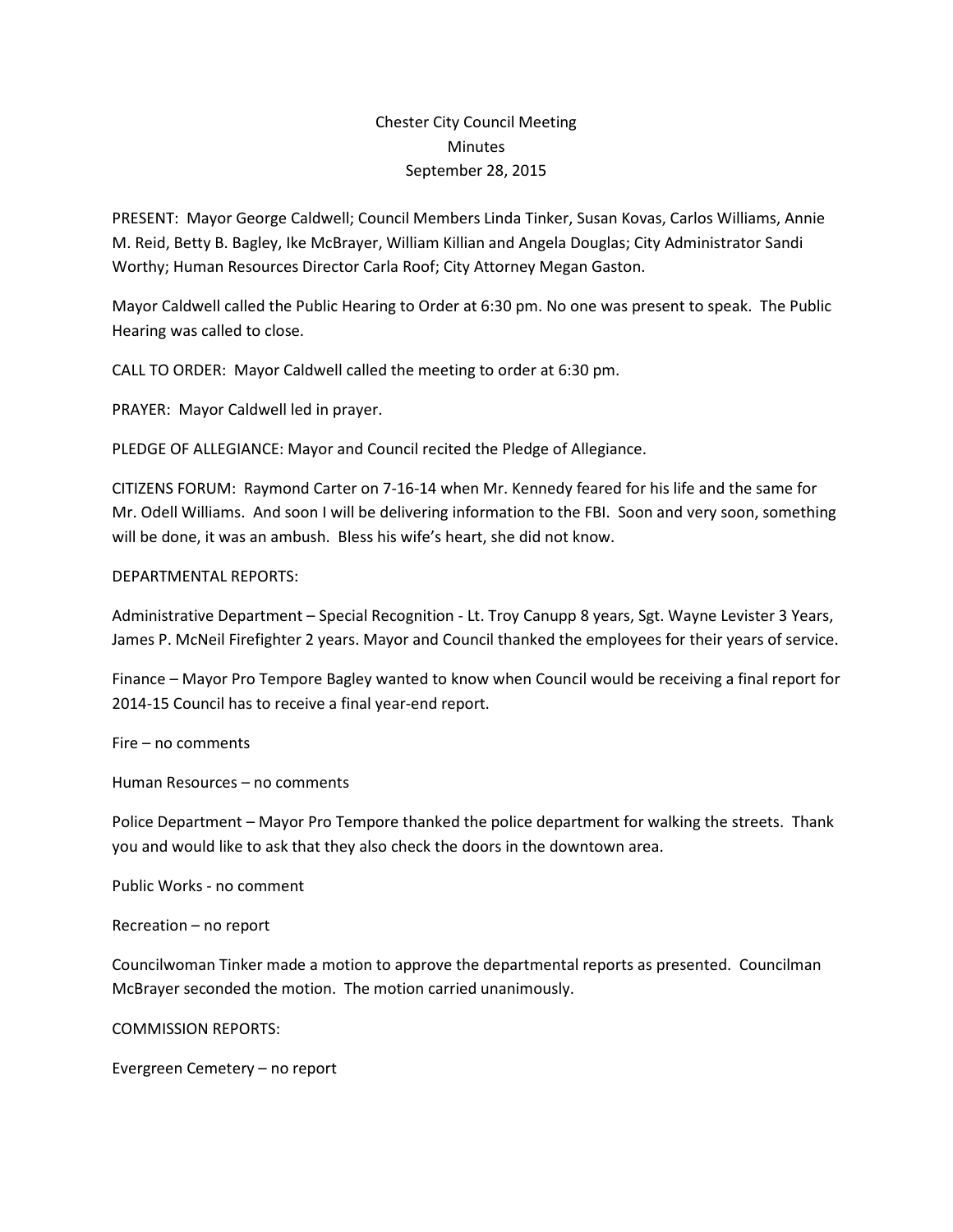HPC – Councilwoman Bagley made a motion to approve the minutes of the 2-25-2015, Historic Preservation Commission as presented. Councilwoman Reid seconded the motion. The motion carried.

Housing Authority – no report

Recreation – no report

Councilwoman Tinker made a motion to approve the Commission reports as presented. Mayor Pro Tempore Bagley seconded the motion. The motion carried unanimously.

## UNFINISHED BUSINESS

Second Reading Ordinance 2015-17, 134 Wylie Street from R-8 to NCH - Councilman McBrayer made a motion to approve the second reading of Ordinance 2015-17 134 Wylie Street from R-8 to NCH. Mayor Pro Tempore Bagley seconded the motion. The motion carried unanimously.

Second Reading Ordinance 2015-16 – Disallow Crematories SIC Code 726. Mayor Caldwell read the ordinance as presented. Mayor Pro Tempore Bagley made a motion to approve the second reading as read. Councilwoman Kovas seconded the motion. The motion carried unanimously.

Commission Appointments – deferred to next meeting

Discussion took place concerning the open position of Municipal Judge

## NEW BUSINESS

Amick Equipment – Bill Hindman spoke to Council about the way garbage is being picked up today. This day and time is a one-man operation. Two videos demonstrating the one man garbage pickup was provided for Councils review. Rock Hill, Fort Mill, and Spartanburg are currently using this equipment. The cost is \$245,000. Discussion took place concerning the truck. Discussion took place concerning if we go with this machine, we will have two vacancies. The staff will not be eliminated; they will be used for other tasks in the department. After much discussion, 2400 houses can be done in 3 days. The City of Rock Hill has agreed to allow us to use one of their trucks to demonstrate for Council. I will be glad to set up a meeting with Rock Hill. Discussion took place concerning a truck operating on natural gas.

Chester Housing Authority – Chuck Walling thanked Council for everything that you do for the Housing Authority. Thanks to Ms. Douglas for her service to the Housing Authority. Mr. Walling informed Council that he has funds in his budget that he can use for community partnership, and he requested \$4000. from his board and they awarded him \$5000. Mr. Walling presented a check in the amount of \$5000. to Mr. Chris White, Recreation Director to help fund his program.

Final Audi Report – Mrs. Brendle was unable to attend meeting due to death in family.

Fire Department – Chief Caldwell – Chief requested from council to move some money to purchase some additional items for in the station. We had \$150,000., from the one-cent sales tax. Mayor Pro Tempore Bagley made a motion to move \$20,000.00, from the Columbia account to finish the project purchasing signage for the front of the building, furniture and computer. Councilman McBrayer